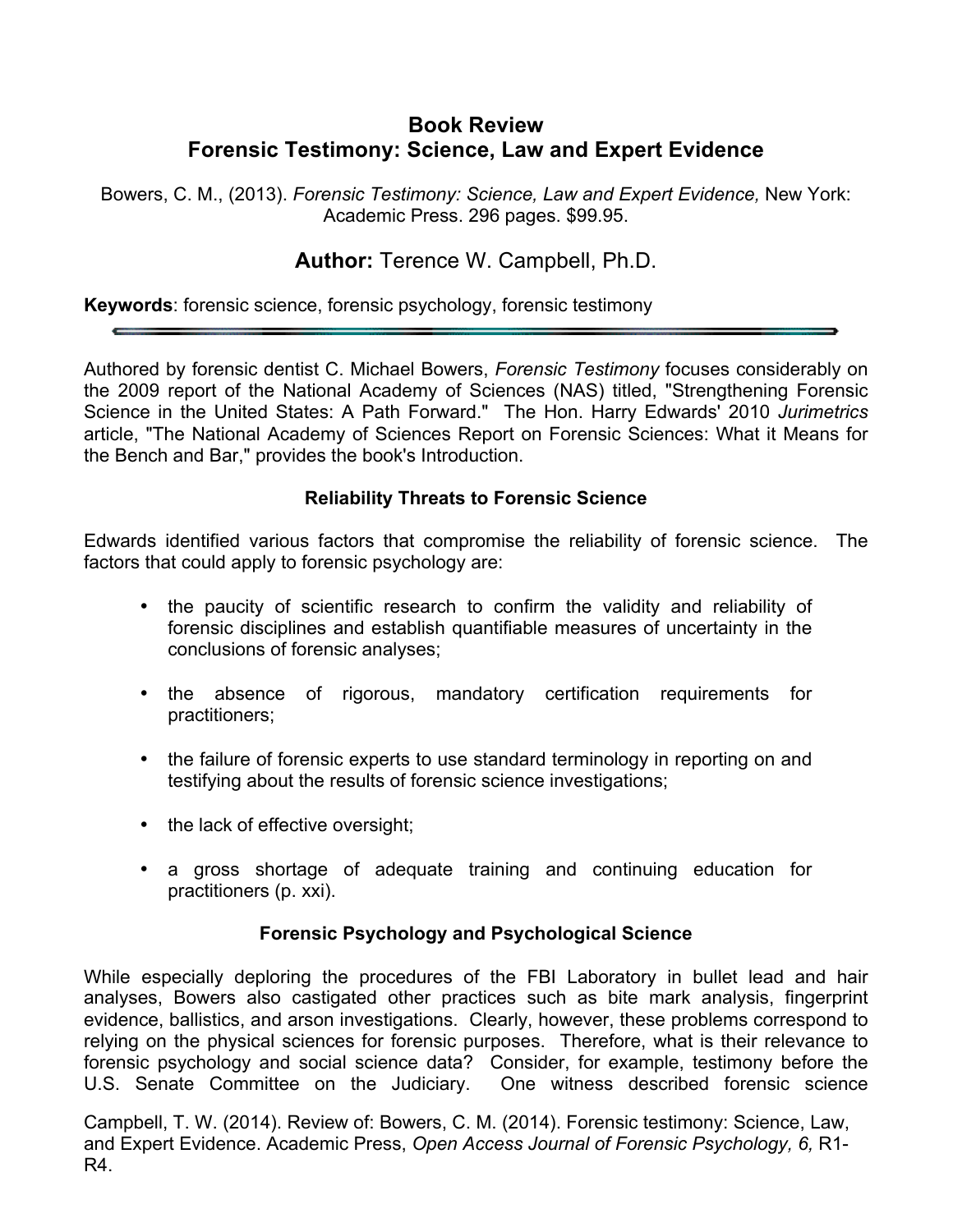representing "a system plagued by a paucity of good research, fragmentation, inconsistent practices, and weak governance" (p. 24). If subjected to the scrutiny of the National Academy of Sciences, would forensic psychology suffer a similar verdict?

Bowers quoted from the 2009 NAS report indicating, "the law's greatest dilemma in its heavy reliance on forensic evidence concerns the question of whether and to what extent there is any science in any given forensic discipline" (p. 24). This observation necessitates asking to what extent forensic psychology relies on psychological science.

### **Forensic Psychology and Family Law**

In family law matters, psychologist-attorney Christopher Barden insists that mental-health professionals routinely misinform and mislead legal proceedings. In his 2013 chapter—titled "Protecting the Integrity of the Family Law System"—that appears in *Parental Alienation: The Handbook for Mental Health and Legal Professionals,* Barden contends:

Although unknown to most family lawyers and clinical "experts," it is welldocumented in widely available peer-reviewed, published, scientific journal articles that many of the methods currently employed by mental health experts in family law cases are unreliable, controversial, or unethical thus failing basic *Frye* or *Daubert* analyses (p. 270).

Barden continued to chastise mental-health professionals who involve themselves in family law matters while neglecting to consider the appropriateness of their findings and recommendations.

Many family law-affiliated mental health professionals currently rely on unsound, unscientific practices (e.g., failing to disclose controversies regarding unreliable "clinical judgments"; failing to disclose regarding forms of psychotherapy; failing to disclose controversies regarding "projective tests," "drawing tests," and other errors) because they lack basic knowledge in scientific methodology (p. 271).

Barden quoted Eleanor Maccoby challenging psychological testing in family law matters.

Standard measures of parents' and children's intelligence, personality traits, and emotional states are wholly inappropriate for custody evaluations, and that even the measures and constructs that have been designed specifically to assess child custody arrangements for individual children have no proven validity as predictors of a child's well-being in the care of one or the other of two disputing parents (p. 274).

If forensic psychology rests on such shaky ground in family law matters, then our courts are guilty of duplicitous passivity. Addressing the bench's unresponsiveness, Bowers quoted from Jennifer Mnookin's February 2009 Op-Ed article in the L.A. Times.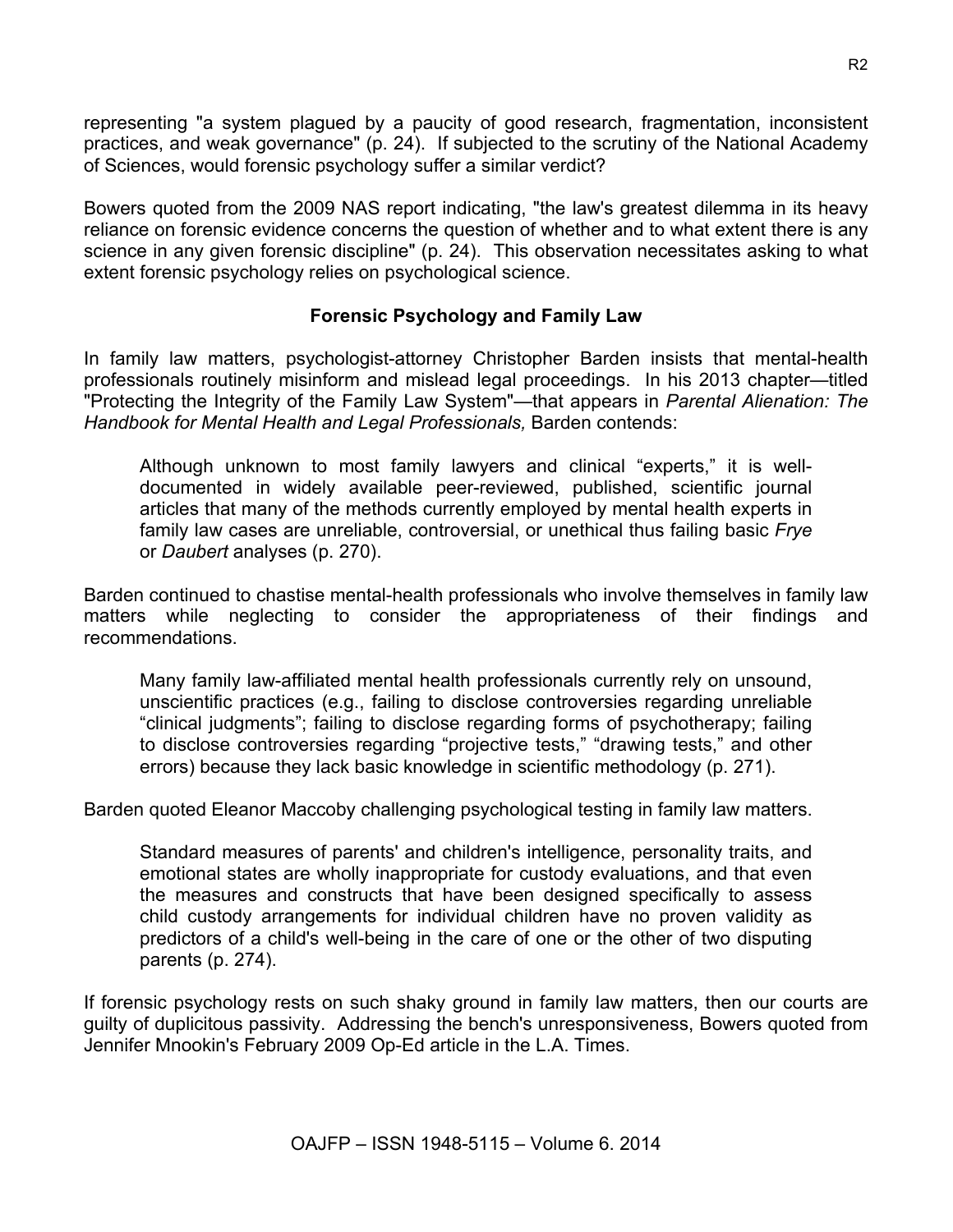The courts have almost entirely turned a deaf ear to these [problems], essentially giving forensic science and its practices a free pass, simply because they've been part of the judicial system for so long. . . . The findings of the National Academy of Sciences should spur judges to require higher standards (p. xxxiii).

To the extent that courts have given a "free pass" to forensic psychology, especially in family law settings, higher standards are also needed. Though not dwelling on forensic psychology in any depth, *Forensic Testimony* is relevant for forensic psychologists as a result of addressing broad, inclusive issues related to our field. The book is well written, logically organized, and an overall good read. I highly recommend it.